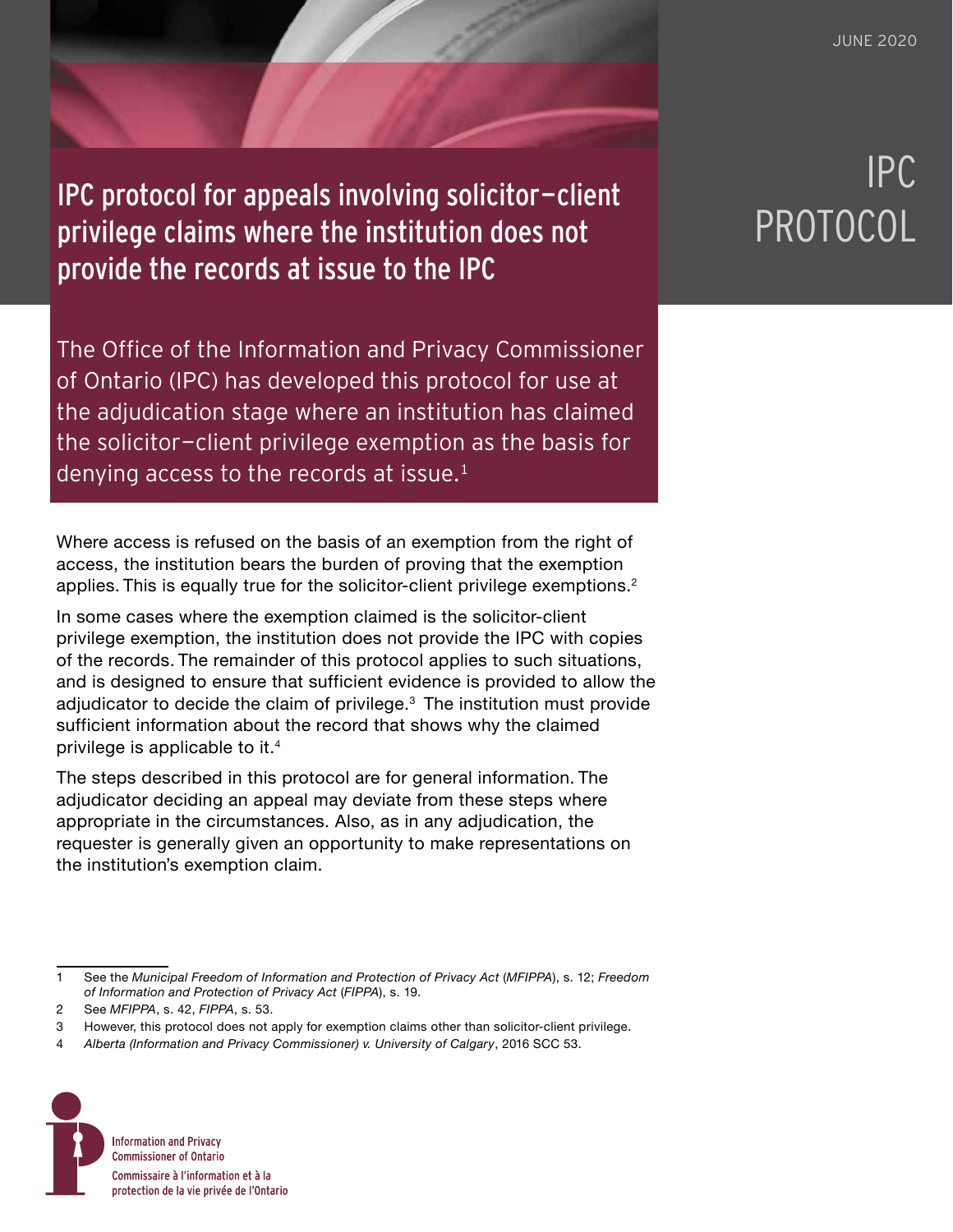The steps are as follows:

- 1. Usually, the adjudicator will first ask the institution to provide a copy of the records at issue.
- 2. If the institution does not provide the records, the adjudicator will require the institution to submit an affidavit that lists the records for which solicitor-client privilege is claimed, along with a description of each record.

The adjudicator will review the affidavit and decide whether enough information has been provided to allow the privilege claim to be decided.

In cases where the adjudicator is satisfied that the affidavit provides enough information to decide the solicitor-privilege claim, the adjudication will proceed. The resulting order may uphold or reject the solicitor-client privilege exemption claim.

3. Where the affidavit provided by the institution does not satisfy the burden of showing that the privilege exemption applies, the adjudicator may give the institution the opportunity to provide more evidence, usually in the form of a more detailed affidavit, to include additional information identified by the adjudicator.

The institution should provide as much information as possible in order for the adjudicator to be able to decide the solicitor-client privilege issue. Examples of information that could be included in an affidavit are:

- A description of the nature of each record (for example, email, letter or other document) and the date of each record, including other particulars sufficient to identify each document
- A statement as to why each record satisfies the privilege exemption. The statement should include whether the institution relies on communication privilege or litigation privilege. If litigation privilege is claimed, the statement should identify the litigation to which the document relates
- Information about each party to the communication, in particular his or her place of employment and position at such place of employment, and an explanation of the solicitor-client relationship among these individuals (if solicitor-client communication privilege is claimed), or whether and how these individuals form part of any zone of privacy around the allegedly privileged communications (if litigation privilege is claimed)
- A statement as to why any privilege in an email or other document has not been waived or lost by disclosure to others, in particular with respect to emails that have been sent/copied to third parties outside of the institution